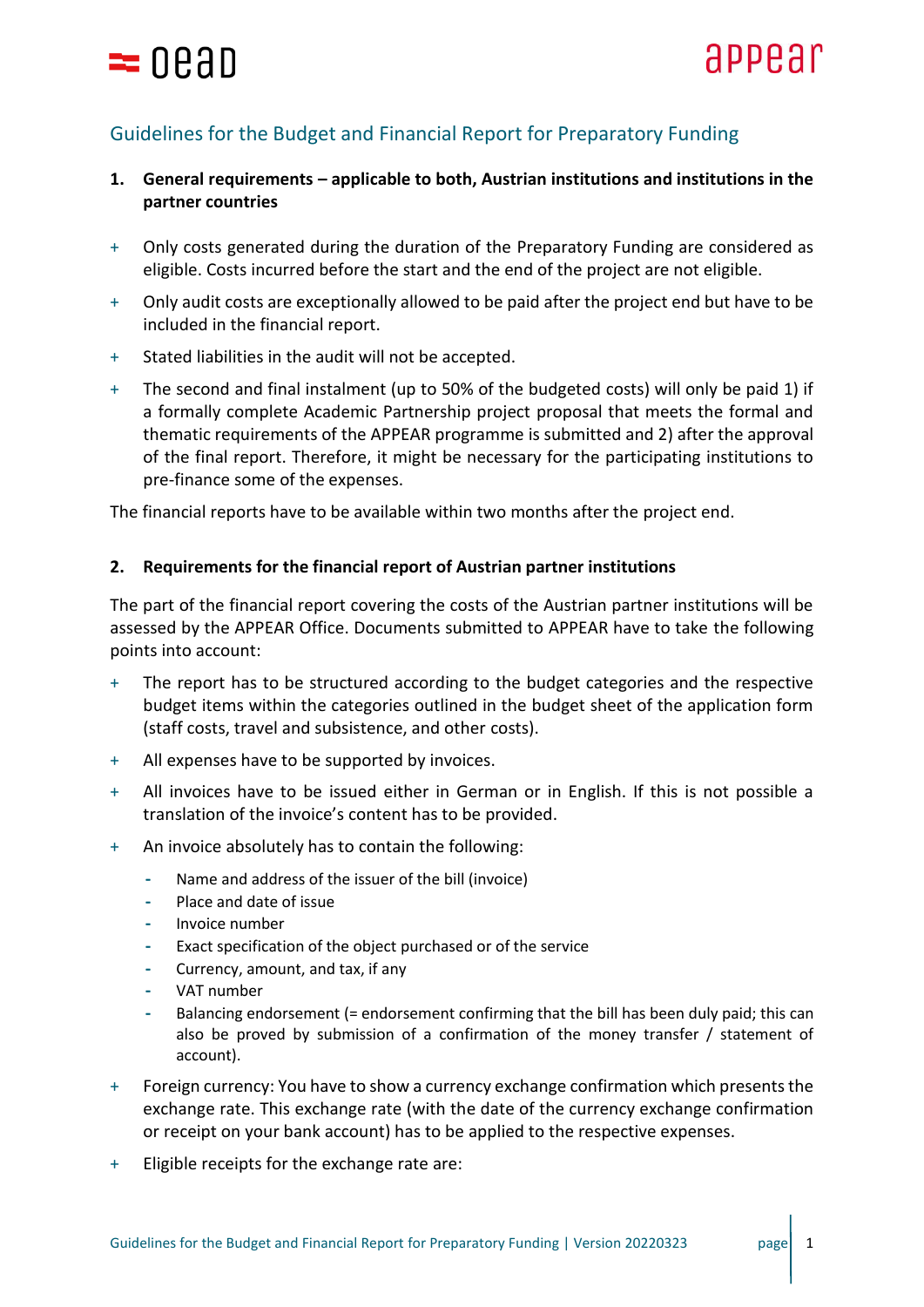

# appear

- **-** Currency exchange receipt
- **-** Credit card statement
- **-** Bank statement (if paid with Austrian bank card)

Online currency converter such as OANDA, EZB, etc. will not be accepted.

If such a currency exchange confirmation or bank receipt is missing, the invoice amount shall be converted at the exchange rate defined by the Austrian Ministry of Finance for the respective foreign currency for the month in which the expenditure was made, minus a 25% deduction.

- + VAT shall not be covered unless the institution can show that according to national legislation the recovering of VAT is not possible.
- + A detailed cost breakdown structured according to the budget categories has to be included in the financial report. Expenses of the partner institution(s) do not have to be included.

## **3. Requirements for the financial report of the participating institutions in partner countries**

- + The local office of the Austrian Development Agency (ADA) can be consulted for recommendations on potential audit firms. The actual engagement of the auditor is the responsibility of the project coordinator; the decision should be based on the best price ratio and the availability of an audit firm. The auditor in question must be a licensed firm of auditors.
- + Audit reports have to be audited by external auditors under recognition of the International Standard on Related Services (ISRS) 4400.
- + APPEAR Terms of Reference (ToR) for the external audit report have to be used by the auditor. The ToR will be forwarded to the project coordinators by the APPEAR Office in time.
- + The original invoices can remain within the partner institution.
- + The report has to be structured according to the budget categories and the respective budget items within the categories outlined in the budget sheet of the application form (staff costs, travel and subsistence, and other costs).
- + The report has to be issued in English.
- + The report has to present expenses in local currency and converted to Euro.
- + The auditor has to present the currency exchange rate(s) that was used for the conversion in Euro.
- + The auditor has to present a cash flow and the ECR (Expenditure Coverage Ratio).
- + In case of several partners in the target country(ies) only one audit report that includes expenses of all partner institutions in these countries can be submitted.
- + Expenses of the Austrian partner institution do not have to be included in the audit report.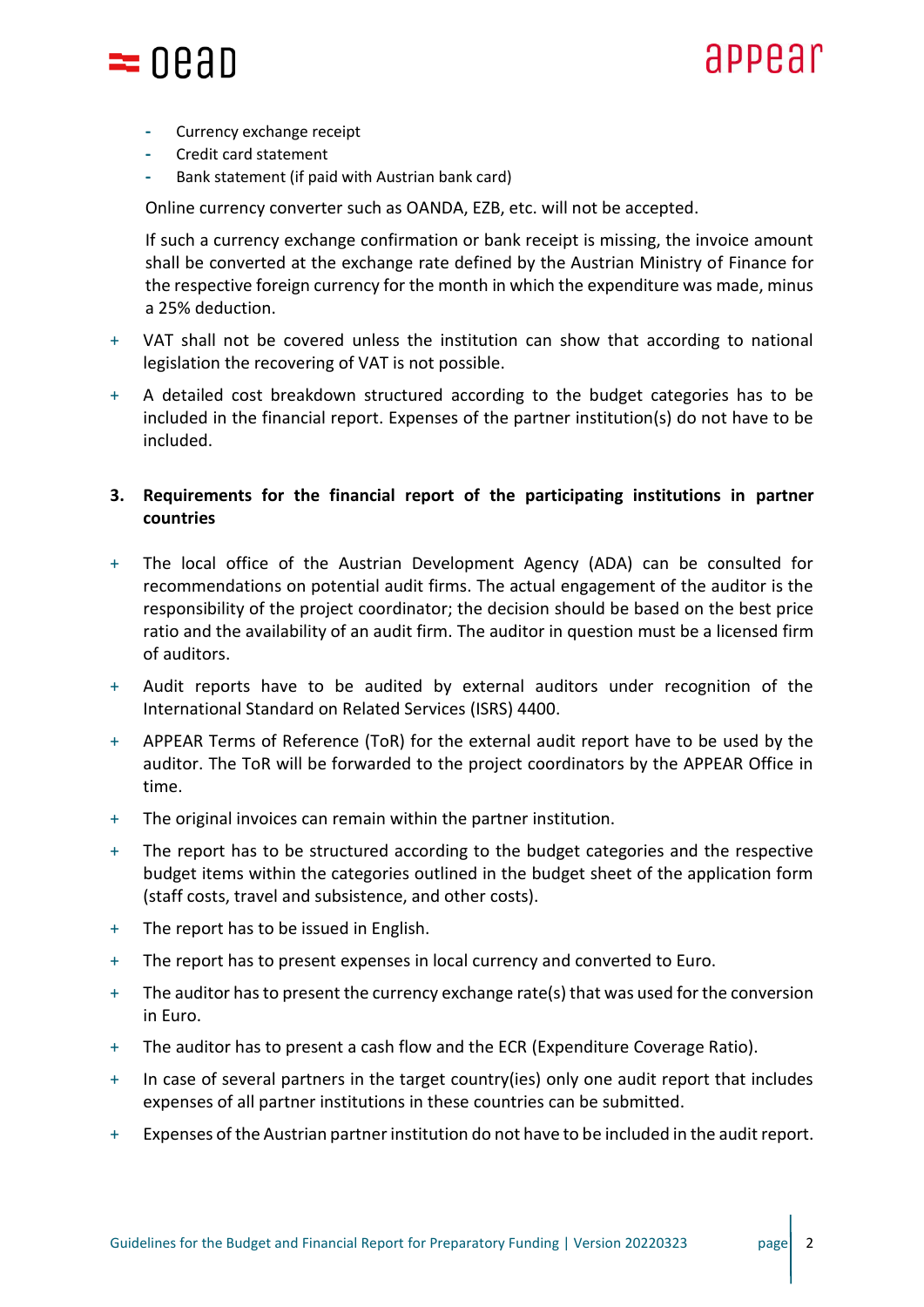

- + A draft of the audit report has to be sent to the APPEAR Office via email. After assessment of the draft, the APPEAR Office will inform the respective institution if a revision is needed. Only after confirmation of the APPEAR Office, the audit report can be finalized, and the hardcopy of the audit report sent to the Office.
- + Audit report with original signatures has to be submitted in hardcopy to the APPEAR Office, the report has to be bound and pages need to be numbered.

## **4. Budget categories – applicable to both, Austrian institutions and institutions in the partner countries**

## 4.1. Staff costs

Staff costs are eligible for performing administrative and academic tasks which are directly necessary for the achievement of the project.

If additional, time-bound and very specific expertise is needed and e. g. experts, facilitators, workshop trainers, consultants, etc. are hired for temporary project-related work they have to be added to other costs.

Please note the following:

- + Staff costs have to be based on local rates.
- + Please specify staff cost for each institution and for each staff member in the project separately, based on local and daily rates and the actual working days required for the project.
- + If applicable, please include all salary related costs, such as tax, health insurance, employer's share of contribution to taxes.

In the framework of the audit report the auditor has to check and present the working days for the specific reporting period, the daily rate for each of the staff members and the function in the project. Staff costs need to be presented separately for each staff member.

#### Supporting documents which have to be shown:

- + Payslips (if available) and work verification for each staff member need to be presented. A work verification for each staff member needs to be issued separately by the responsible institution. It needs to be signed by the representative of the institute and the staff member and has to contain the following information:
	- **-** Project number and name
	- **-** Name of staff member
	- **-** Item/content of work done
	- **-** Working days
	- **-** Daily rate
	- **-** Amount due
	- **-** Signature of the staff member and the responsible person at the institution.

A template for the work verification that includes all above mentioned points will be provided by the APPEAR Office in time.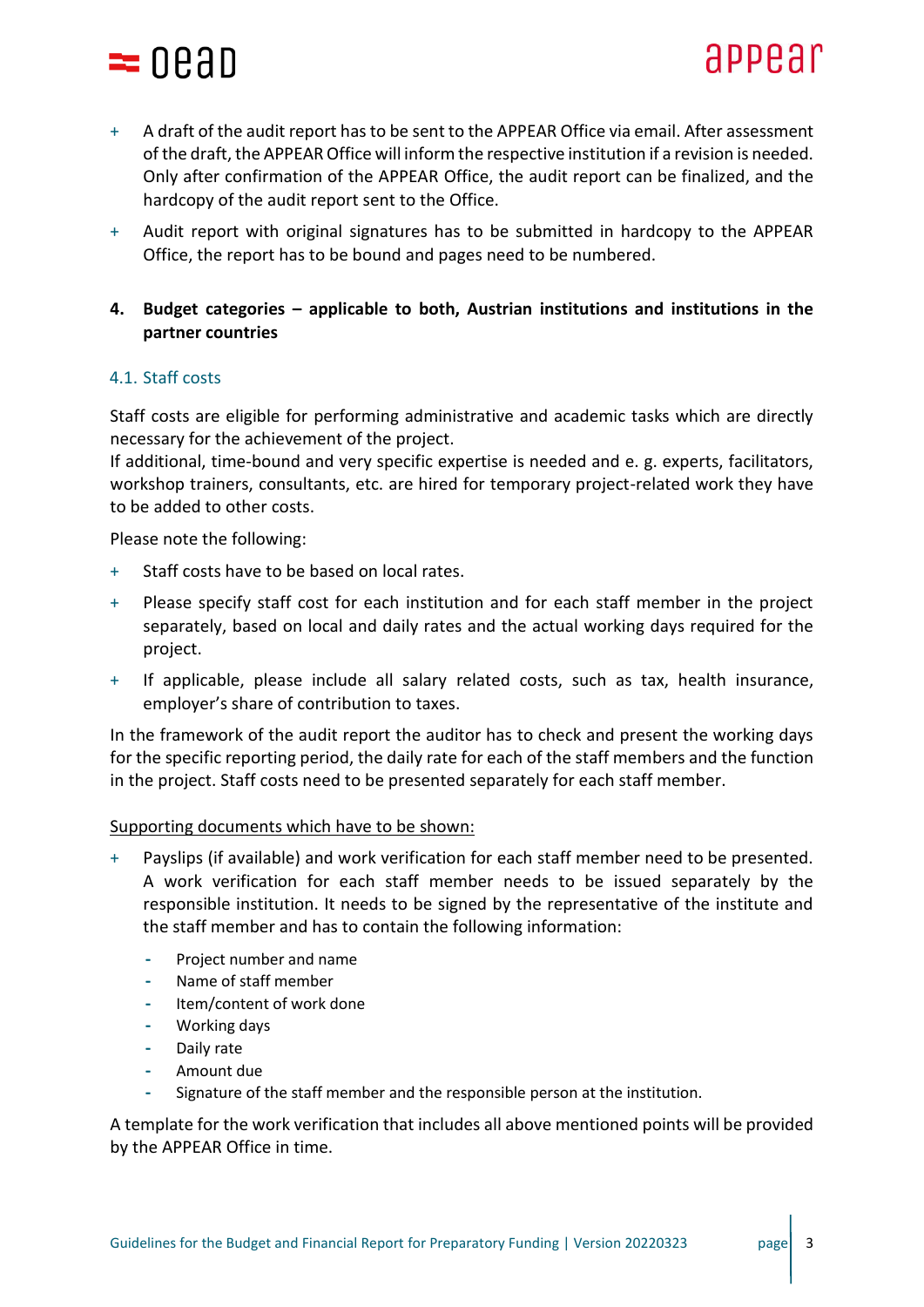

## 4.2. Travel and subsistence costs

Only staff members of the project are eligible for refund of travel and subsistence costs for project specific travel. Travel and subsistence costs will be calculated based on the guidelines of the 'Austrian Reisegebührenvorschrift (RGV)', the Austrian Regulation for Travel Expense Reimbursement. These can be found on the APPEAR website. The use of the columns (1, 2a, 2b, 3) depends on how the members of the institutions are categorised but must not exceed category 2b. Even if higher per diems were used in the budget sheet of the Preparatory Funding proposal, category 2b of the RGV must not be exceeded in the financial report.

Please note the following:

- + Travel and subsistence include international and in-country travel costs.
- + Purpose, date / duration of travel and numbers of days need to be presented.
- + Costs and number of flights, accommodation, subsistence rates and related travel expenses such as insurance and visa need to be presented have to be specified.
- + Daily rates will be reduced by meals. If no daily rates are issued, meals will be refunded up to the amount of the daily rate.
- + Expenses for first-aid kit for Austrian project partners may only include travel vaccination and malaria-prophylaxis.
- + The use of a taxi instead of public transportation in Austria is only allowed in exceptional cases and requires a written explanation.
- + Expenses for project partners from the target country for travel insurance and visa when travelling to Austria are eligible, and vice versa.
- + In case a motor vehicle isrented a log-book must be kept. This log-book must clearly show, in chronological order, the number of kilometres driven on official business, the date and the purpose of the trip, the kilometre readings at the start and end, the name of the driver as well as the amounts of fuelling.

## 4.2.1. Travel costs of institutions in target countries:

Travel costs have to be verified by the auditor. The audit report needs to state the abovementioned information, i.e.:

- + date
- + duration
- + name of project member
- + destination
- + summary of items, i.e. (flight ticket, visa, hotel for e.g. 5 nights, daily rates for e.g. 7 days)
- + When travelling to Austria, daily rates as stated in the RGV have to be applied (see website and FAQ). Local rates as used by the respective institutions in the priority countries for travels to Austria cannot be accepted. For local and international travels the daily rates as stated in the RGV have to be used, up to category 2b.